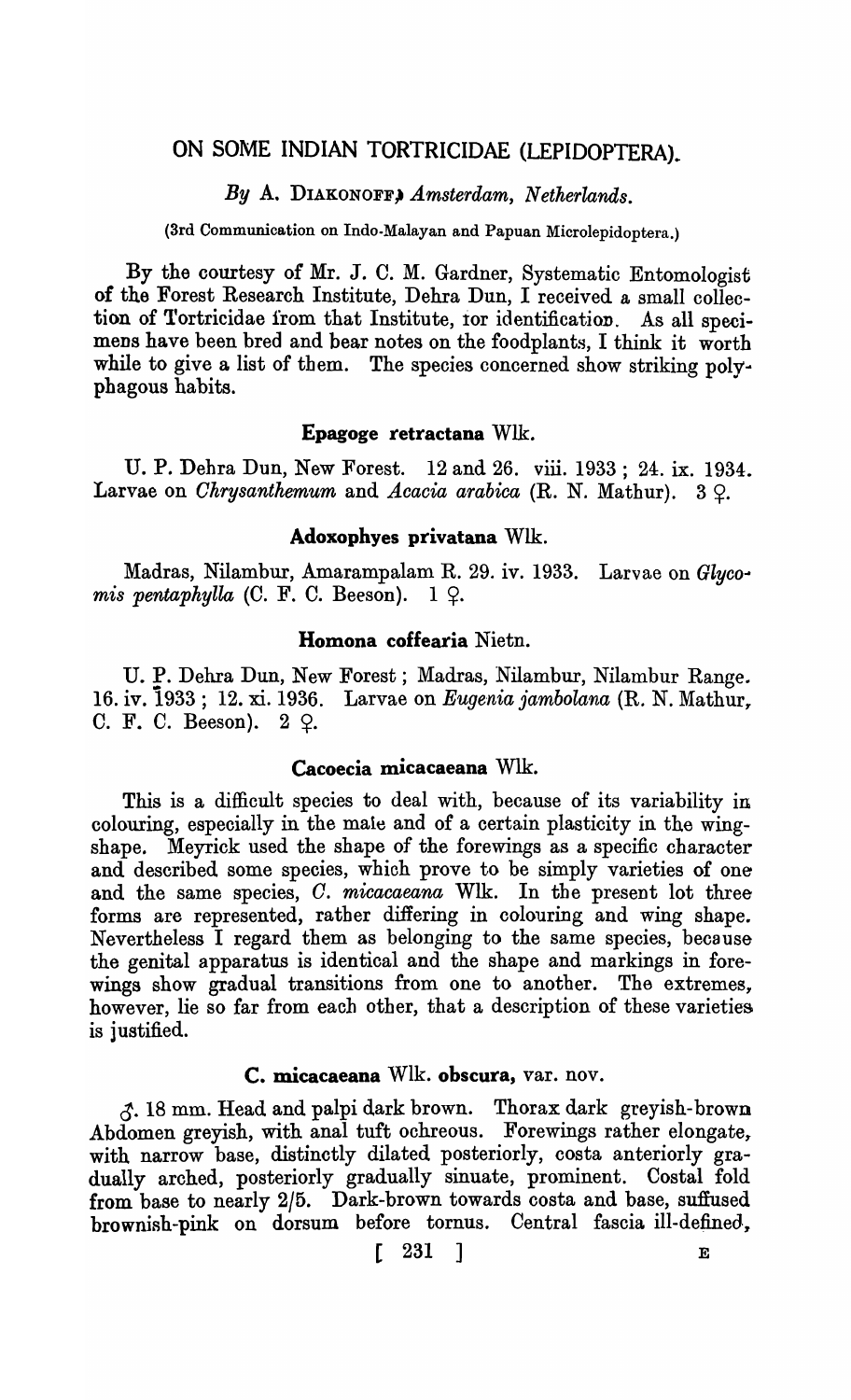except for its narrow origin below costal fold, dark ferrugineous-brown, its lower 2/3 represented by rounded brownish-pink suffussion in disc and in the middle of dorsum, being light lilac-brownish, its tornal 1/5 lighter, ochreous, with a lilac tinge. Basal marking and costal patch dark ferrugineous-brown, the latter very elongate, reaching from  $2/5$ to 5/6 of wing. The curved transverse streak from beneath costal patch before termen often connected with the lower end of a streak from apex along termen, in this way a dark ferrugineous-brown y-shaped figure being formed before termen. Hindwings light-ochreous, with dorsum and apex grey.

U. P., Dehra Dun, New Forest, Kandauli; Haripur Haldwani. 6, 10 and 19. ii; 4 and 27. iv; 3. xii; 1934-1937. (A. K. Sharma, R. N. Mathur, N. C. Chatterjee). Larvae on *Eugenia jambolana, Lantana*  fruits and seeds, *Millettia auriculata*.  $6 \delta$ .

Type in British Museum. Paratypes in the Forest Institute and in the author's collection.

## c. micacaeana W1k. forma typica.

U. P., Debra Dun, New Forest; Bindal; Dharampur; Kandauli; near Rispana, Kandauli. 27. iv., 16 and 31. v, 19 and 28. vi, 22 and 31. vii, 17, 22 and 31. viii, 17, 22, 24-25. ix, 12. x., 30. xi, 8. xii 1930-1937. Larvae on *Acacia arabica, A'lbizzia procera, Aster, Oosmos, Gmelina arborea, Lantana* flowers, fruits, leaves, *Michelia champaca, Santalum album, Terminalia tomentosa.* (R. N. Mathur, N. C. Chatterjee, G. D. Bhasin).  $3 \leq \ldots$ , 16  $\varphi$ .

The typical *micacaeana*-male (of which *C. epicyrta* Meyr. is a synonym) is the intermediate form, of which an elaborate description is given in the *Journal of Bombay Nat. Hist. Society,* Vol. XVI, p. 589 (1905), after specimens from Ceylon. I have seen this form also from Sumatra and Java.

## Cacoecia micacaeana Wlk. var. compacta (Meyr.)  $Diak$ .

U. P., Dehra Dun, New Forest; Bindal. 21-22. vi, 10 and 30. vii, 3, ] 2, 14 and 26. viii, 3, xii. 1933-36. Larvae on *Aster, Oassia fistula Chrysanthemum, Lantana* fruits, *Mallotus philippinensis, Mangi/era*  indica, Morus alba, Santalum album. 9 3.

The following is a description of the female of this variety.

~. 17 mm. Head ochreous, suffused1y mixed with ferrugineous. Palpi ochreous. Thorax ochreous mixed with ferrugineous. Abdomen brownish-ochreous. Forewings scarcely expanded posteriorly, oosta anteriorly strongly but gradually arched, posteriorly slightly sinuate, with apex curved and prominent towards termen, termen sharply sinuate below apex, rounded and prominent beneath. Light ochreous-brownish with a pink-lilac shine. A few irregular ill-defined transverse strigulae, becoming darker before termen and elongate--semioval costal patch dark feirugineous. Cilia dark ferrugineous along termen, blackish-btown at apex and light ochreous around termen. Hindwings 'ochreous~orange, with dorsal third greyish.

U. P., Dehra Dun, New Forest, 5. v. 1937 (R. N. Mathur).  $1 \Omega$ . Type in British Museum.